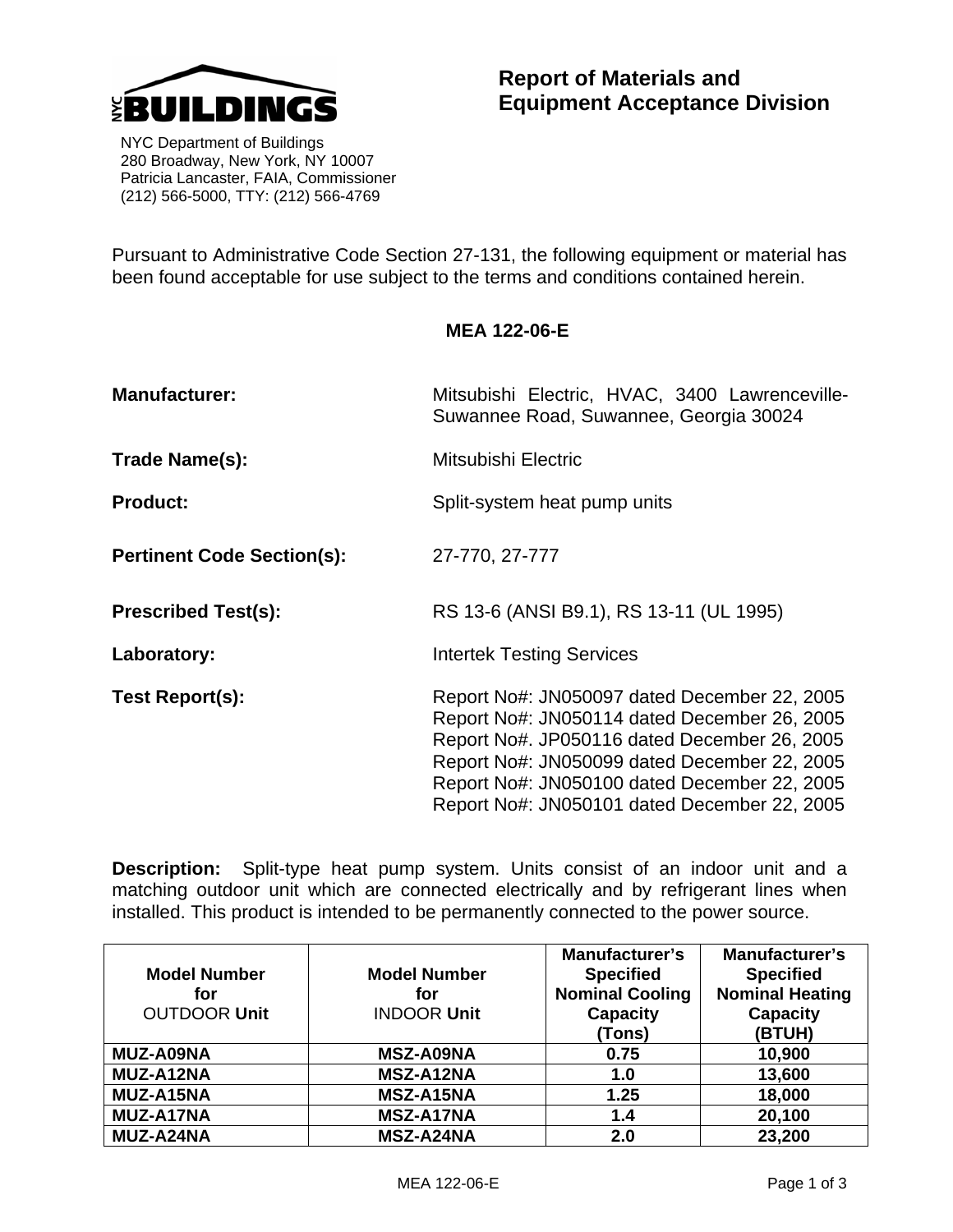|                     |                                    | Manufacturer's         | <b>Manufacturer's</b>  |
|---------------------|------------------------------------|------------------------|------------------------|
| <b>Model Number</b> | <b>Model Number</b>                | <b>Specified</b>       | <b>Specified</b>       |
| for                 | for                                | <b>Nominal Cooling</b> | <b>Nominal Heating</b> |
| <b>OUTDOOR Unit</b> | <b>INDOOR Unit</b>                 | <b>Capacity</b>        | <b>Capacity</b>        |
|                     |                                    | (Tons)                 | (BTUH)                 |
|                     | One or two of the following:       |                        |                        |
| MXZ-2A20NA          | MSZ-A09NA, MSZ-A12NA,              | 1.67                   | 22,000                 |
|                     | MSZ-A15NA, MSZ-A17NA,<br>MSZ-A24NA |                        |                        |
|                     | Two or three of the following:     |                        |                        |
|                     | MSZ-A09NA, MSZ-A12NA,              |                        |                        |
| MXZ-3A30NA          | MSZ-A15NA, MSZ-A17NA,              | 2.5                    | 28,600                 |
|                     | MSZ-A24NA                          |                        |                        |
| PUZ-A18NHA (-BS)    | PLA-A18AA                          | 1.5                    | 19,000                 |
| PUZ-A24NHA (-BS)    | PLA-A24AA                          | 2.0                    | 26,000                 |
| PUZ-A30NHA (-BS)    | PLA-A30AA                          | 2.5                    | 32,000                 |
| PUZ-A36NHA (-BS)    | PLA-A36AA                          | 3.0                    | 37,000                 |
| PUZ-A42NHA (-BS)    | PLA-A42AA                          | 3.5                    | 45,000                 |
| PUZ-A18NHA (-BS)    | <b>PKA-A18GA (L)</b>               | 1.5                    | 19,000                 |
| PUZ-A24NHA (-BS)    | PKA-A24FA (L)                      | 2.0                    | 26,000                 |
| PUZ-A30NHA (-BS)    | PKA-A30FA (L)                      | 2.5                    | 32,000                 |
| PUZ-A36NHA (-BS)    | PKA-A36FA (L)                      | 3.0                    | 37,000                 |
| PUZ-A24NHA (-BS)    | PCA-A24GA                          | 2.0                    | 26,000                 |
| PUZ-A30NHA (-BS)    | PCA-A30GA                          | 2.5                    | 32,000                 |
| PUZ-A36NHA (-BS)    | PCA-A36GA                          | 3.0                    | 37,000                 |
| PUZ-A42NHA (-BS)    | PCA-A42GA                          | 3.5                    | 45,000                 |
| PUZ-A24NHA (-BS)    | Two PLA-A12AA                      | 2.0                    | 26,000                 |
| PUZ-A24NHA (-BS)    | Two PKA-A12GA                      | 2.0                    | 26,000                 |
|                     | One to eight of the                |                        |                        |
|                     | following INDOOR unit              |                        |                        |
| PUMY-P48NHMU (-BS)  | model families: PKFY,              | 4.0                    | 54,000                 |
|                     | PLFY, PMFY, PDFY, PEFY,            |                        |                        |
|                     | PFFY, PCFY                         |                        |                        |

**Terms and Conditions:** The above-described split-system heat pump units are accepted under the following conditions:

- 1. Units shall use only Refrigerant R-410A.
- 2. For the **PUMY-P48NHMU(-BS)** models, if utilized for residence heating, the circulatory air system shall have (a) one register or grille without a damper, or (b) dampers and shutter within the system that shall be constructed or controlled so as to prevent closure beyond 80 percent of the gross duct area at all times.
- 3. All shipments and deliveries of such equipment shall be provided with a metal tag, suitably placed, certifying that the equipment shipped or delivered is equivalent to that tested and acceptable for use, as provided for in Section 27-131 of the New York City Building Code.